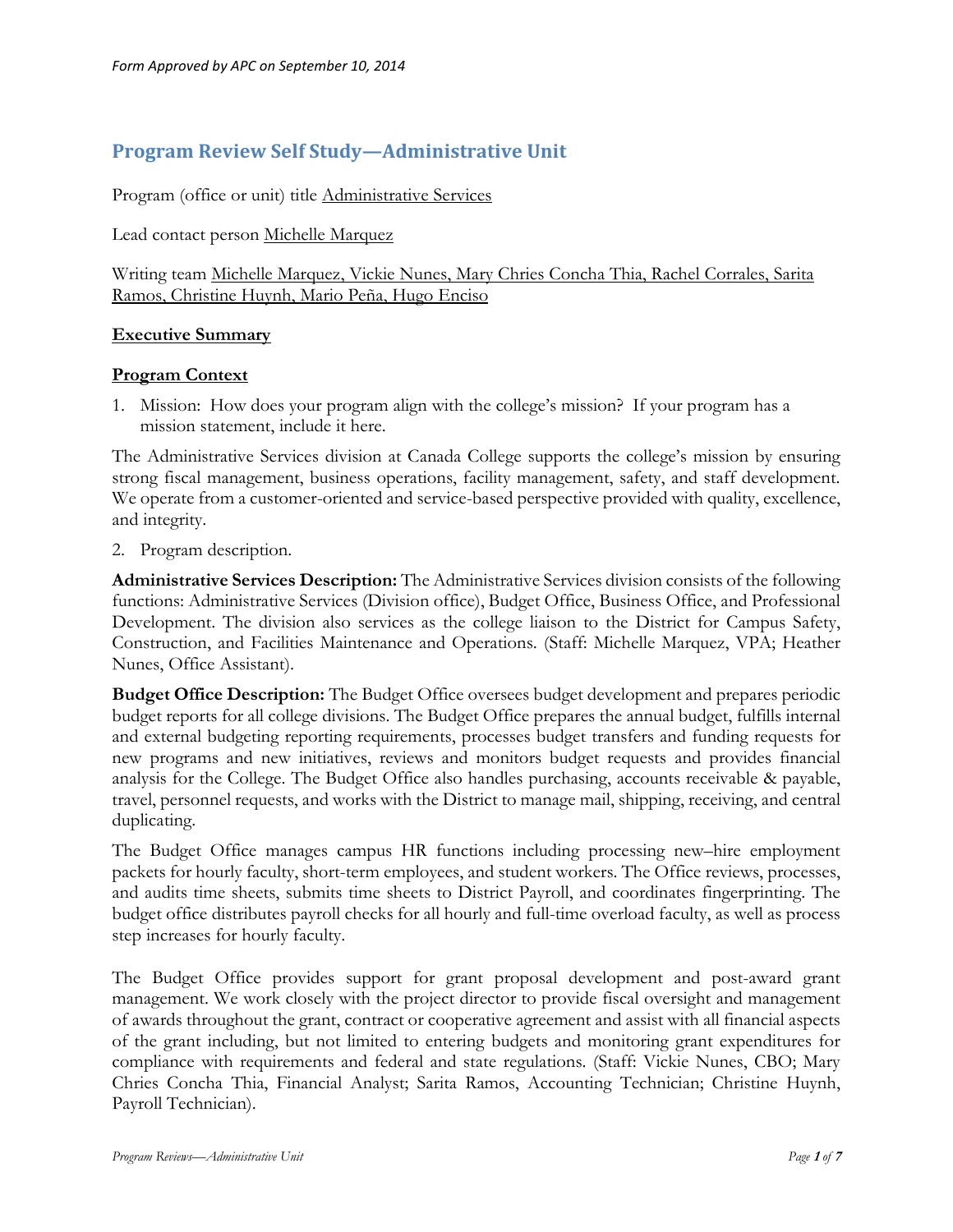**Business Office Description:** The Business office is responsible for student account management, including tuition payments, charges, billing, payments and payment plans. The Business Office also manages third-party billing, veteran benefit payments, parking (permit payments and disbursements, reconciling parking meter revenue), office supply fulfillment, check disbursements, and cash transactions for special events (e.g., athletic events).

The Business Office coordinates internal and external facility rentals, insurance certification, vending, bank deposits, and mandated cost claims. The Business Office interacts with college departments and staff, business and community members, contractors, vendors, governmental agencies, and nonprofit organizations daily to facilitate these transactions.

Provides book keeping services for the Associate Student Body to include processing revenues, making payments, and providing reports to the District. Ensures transactions are in accordance with Associated Student Body Handbook. Office staff train student organization representatives in financial record keeping, fee collection, and transaction procedures. (Staff: Rachel Corrales, Senior Accounting Coordinator; Hugo Enciso, Accounting Technician; Mario Peña, Accounting Technician).

3. Community and Labor Needs: Describe how changes in community needs, employment needs, technology, licensing, or accreditation affect your program.

Changes in the level of short-term hourly personnel and adjunct faculty have increased the administrative workload in the Payroll Department. We anticipate a further increase in workload due to changes related to sick leave for short term hourly and student workers. Additionally, the administrative work associated with grants, categorical funding, and contracts has substantially impacted the workload of the Budget Office. As the college continues to pursue external funding to support student success, the Budget Office will experience the impact of increased accounting measures, reporting, fiduciary responsibillities, and personnel effects. Lastly, changes in community needs and partnerships has resulted in an increase in both internal and external facility rental requests. The increase in these requests results in more administrative time to negotiate, develop, and execute contracts, as well as process invoices and payments.

# **Looking Back**

4. Describe major accomplishments.

Processed employee payroll accurately and timely; provided staff training; met all deadlines; developed tracking system for flex pay and stipends; completed internal audit of faculty transcripts; recorded all payroll transactions in Banner; completed Pro Card audit; provided technical assistance to department personnel regarding budget availability, transfers, pro cards, Banner training, and business office processes.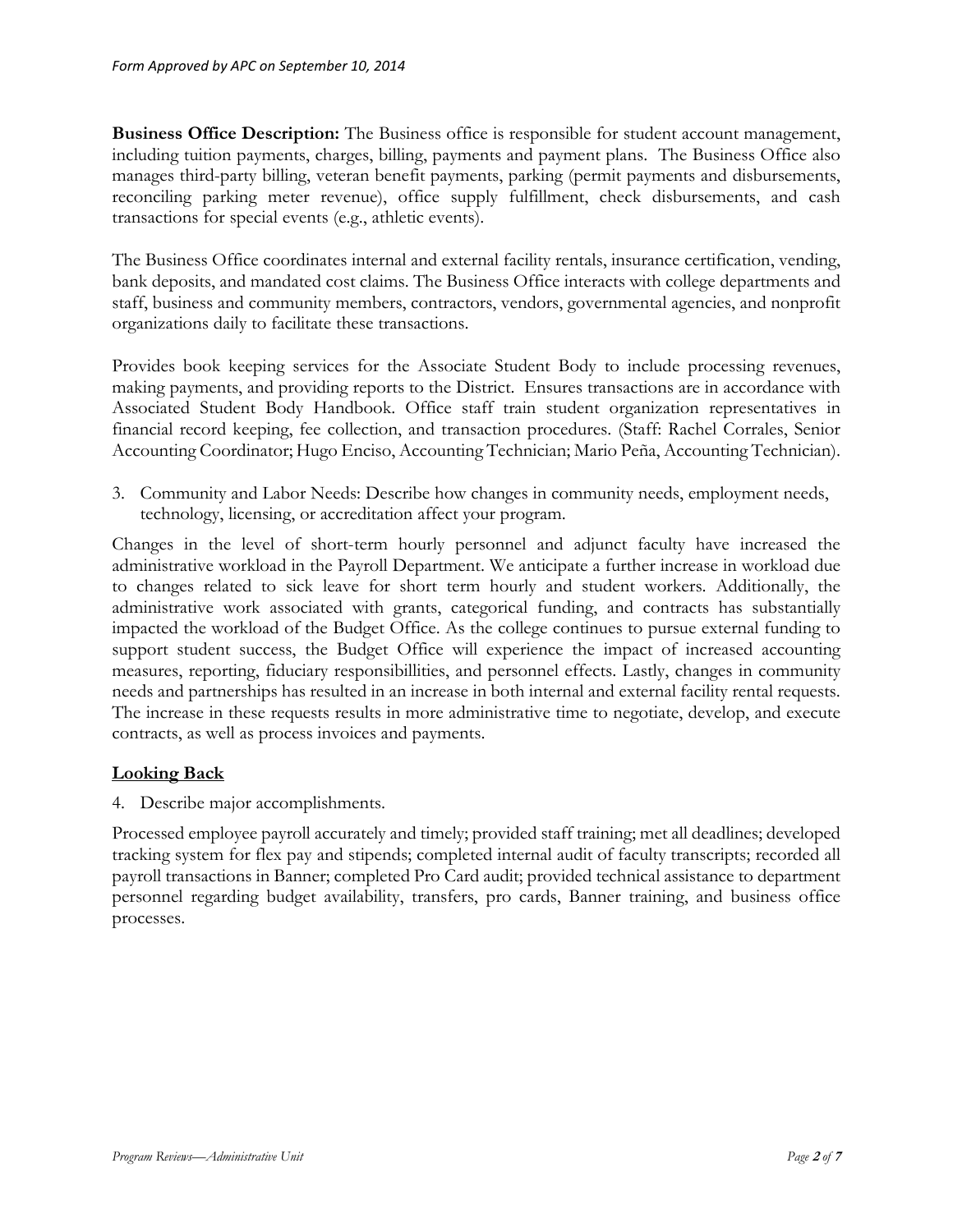5. Impact of resource allocations: Describe the impact to-date that each new resource (staff, noninstructional assignment, equipment, facilities, research, funding) has had on your program/unit/office and measures of student success or client satisfaction.

The Administrative Services Division has added a new position (Vice President of AS) this program year. It is anticipated that the addition of this position will provide leadership to support integrated planning, budgeting, and resource development for the college. Additionally, the Central Duplicating operations has been transferred to the District Auxiliary Services Department. We will work with the District to monitor the impact of these changes for the remainder of the fiscal year and to determine if this will be a permanent change.

# **Current State of the Program**

- 6. State of the Program
	- A. Describe the current state of the program (May include strengths and challenges).

The Administrative Services Division has a competent team that works to support college operations. We have many strengths, including:

- Supportive to college operations
- Strong teamwork ethic
- Open communication
- Cross-trained staff across departments
- Strong technical skills
- Dedication to the college mission
- Customer-service oriented

In addition to the numerous strengths of the AS Division, there are several challenges that exist.

- Processing payroll for adjunct faculty that have classes cancelled
- Balancing time and effort between Fund 1 and Fund 3
- Inequitable distribution of fiscal duties at the division level results in AS staff spending time doing tasks that department personnel could do
- Anticipating peak times for the cashier's office, and planning staffing to cover peak times
- Facility rentals require a great deal of staff time
- Communicating procdures campus wide that impact the AS departments
- Overall workload for staff
- B. What changes could be implemented to improve your program?
- Dedicated staff to support Fund 3 accounting, monitoring, and compliance
- Additional staff to support facility rentals
- Increase department efficiencies
- Provide training and technical assistance to department staff college wide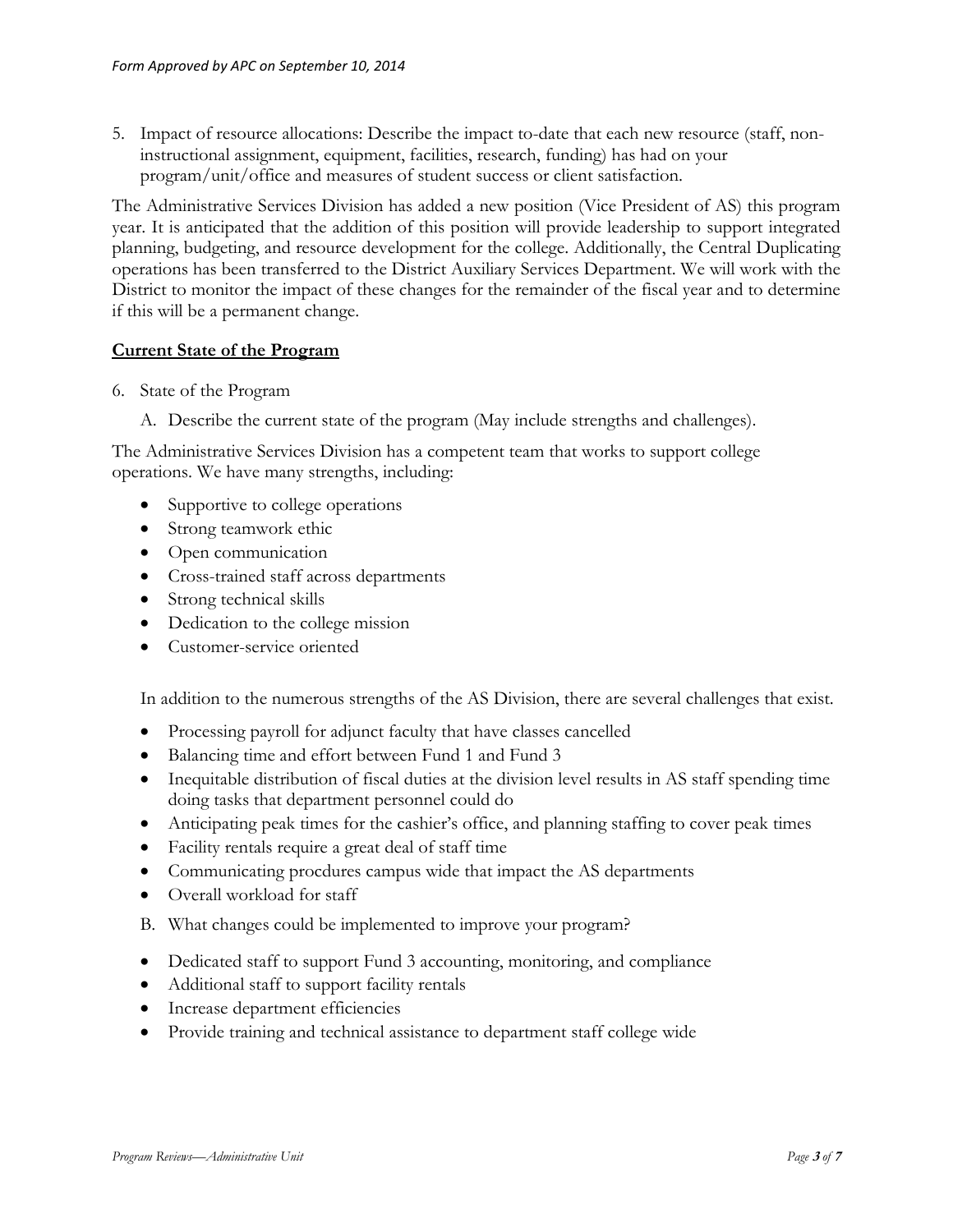- 7. Service Area Outcomes (SAO) Assessment:
	- A. Describe your program's SAO assessment plan.

The Administrative Services Division has not previously identifyed and measured SAO's. Looking forward, the following SAO's were developed and will be measured to evaluate the impact and effetiveness of the Division.

The primary Service Area Outcomes (SAO) of the Administrative Services Division include:

- Provide leadership and support to ensure fiscal stability, integrity, and transparency at the college
- Support integrated planning and budgeting processes at the college
- Improve Division operations to increase efficiency
- Develop skills and support innovation of AS staff
- B. Summarize the findings of your program's SAO assessments. What are some improvements that have been, or can be, implemented as a result of SAO assessment?

Anecdotally, we know that in order to improve the outcomes, we need to develop a systematic process for budget development and monitoring for Deans and Division Assistants. We also need to develop and provide just in time training and technical assistance to individuals on campus that have budgeting responsibilities for both unrestricted and restricted funds.

#### **Looking Ahead**

| 8. Strategic goal & action plans: In the table, describe how you will you address identified |
|----------------------------------------------------------------------------------------------|
| opportunities for improvement                                                                |

| Action Plan             | Timeline              | Responsible party   | Resources required |
|-------------------------|-----------------------|---------------------|--------------------|
| Create a series of      | Ongoing throughout    | Vickie Nunes and    | No additional      |
| budget training for     | the year; provide     | Mary Chries Concha  | resources required |
| campus employees        | trainings starting in | Thia                |                    |
|                         | <b>Fall 2015</b>      |                     |                    |
|                         |                       |                     |                    |
| Revise campus           | By November 30,       | Michelle Marquez    | No additional      |
| 2015<br>facility rental |                       | and Rachel Corrales | resources required |
| processes and           |                       |                     |                    |
| procedures              |                       |                     |                    |
|                         |                       |                     |                    |
| Create Admin            | By Spring 2016        | Michelle Marquez    | Unknown; will need |
| Services webpage        | semester              |                     | support from Jose  |
|                         |                       |                     | Garcia             |
|                         |                       |                     |                    |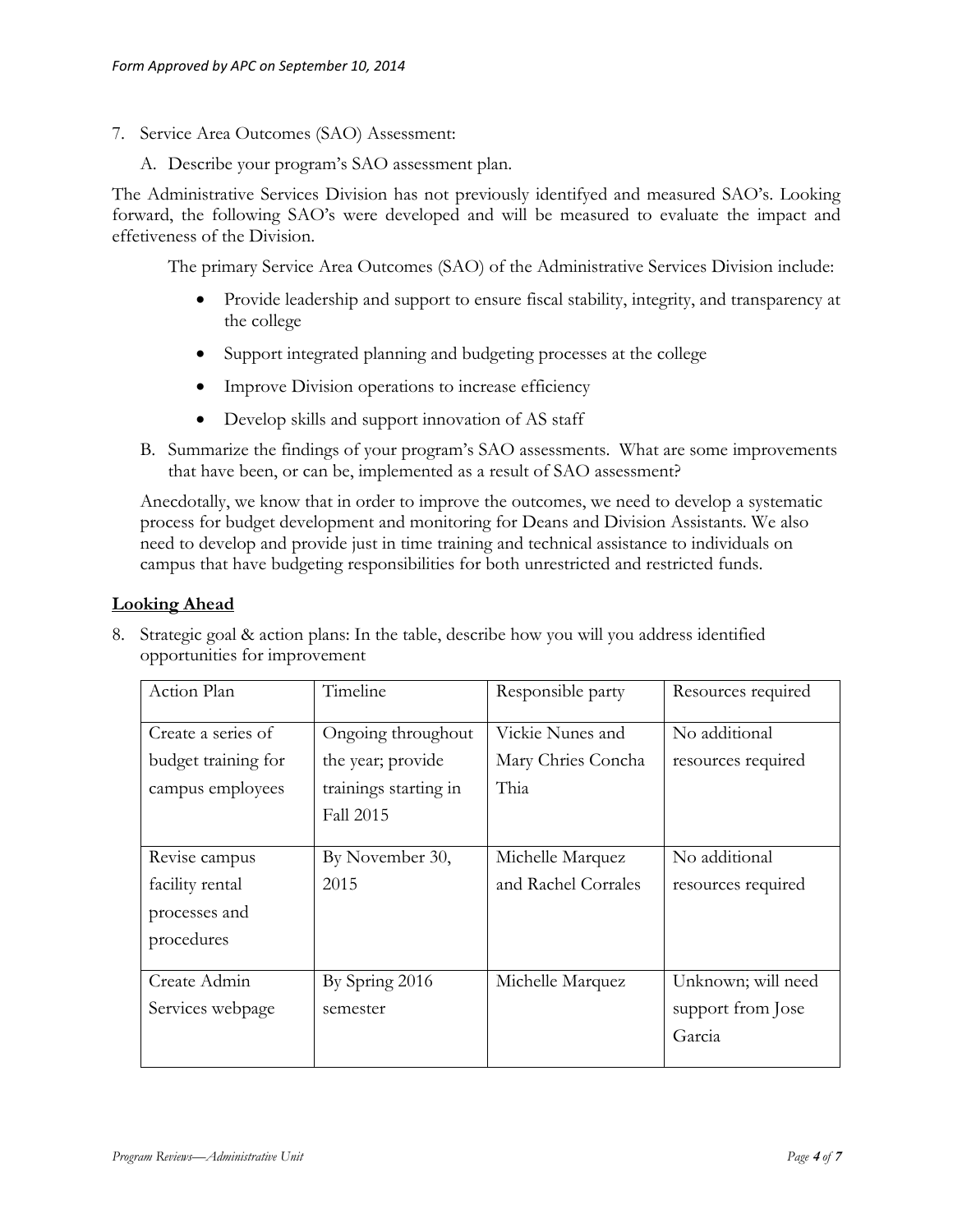| Develop and      | Ongoing; plan          | Michelle Marquez | For plan            |
|------------------|------------------------|------------------|---------------------|
| implement campus | finalized by Fall 2015 | (working with    | development, no     |
| professional     |                        | subcommittee of  | financial resources |
| development plan |                        | PBC              | required.           |
|                  |                        |                  |                     |

# **Resource Requests**

- 9. Personnel:
	- A. List new or replacement positions you anticipate requesting. Identify the term (fall or spring) and year in which you anticipate submitting the staffing request.

**New position request:** Executive Assistant for VPAS (1.0 FTE)

B. Links to new position requests and applications will be included here N/A

- 10. Instructional Equipment: N/A
	- A. Provide a list of all equipment needed. To be funded, requests must include all the required purchasing information.

These items are not instructional equipment. These are non-instructional equipment items needed for the Cashier's Office:

| Item     | New/R   | Vendor | Catalog | Unit    | # Needed       | Justificatio | Contac |
|----------|---------|--------|---------|---------|----------------|--------------|--------|
| name     | epair/R |        | number  | Price   |                | n            |        |
|          | eplacem |        |         |         |                |              |        |
|          | ent     |        |         |         |                |              |        |
| Bill     | Replace |        |         | \$1,000 | $\overline{1}$ | See below    | Mario  |
| Counting | ment    |        |         | (estima |                |              | Pena   |
| Machine  |         |        |         | te)     |                |              |        |
| Safe     | Replace |        |         | \$800   |                | See below    | Rachel |
|          | ment    |        |         | (estima |                |              | Corral |
|          |         |        |         | te)     |                |              | es     |

The current bill counting machine is old and does not function correctly. Currently staff have to hand count some of the bills, resulting in increased staff time. A new machine will increase productivity and accuracy.

A replacement safe is needed for the cashier's office to securely store cash from student fees, events, and parking meters. The current safe does not provide the appropriate capacity and level of security needed for these functions.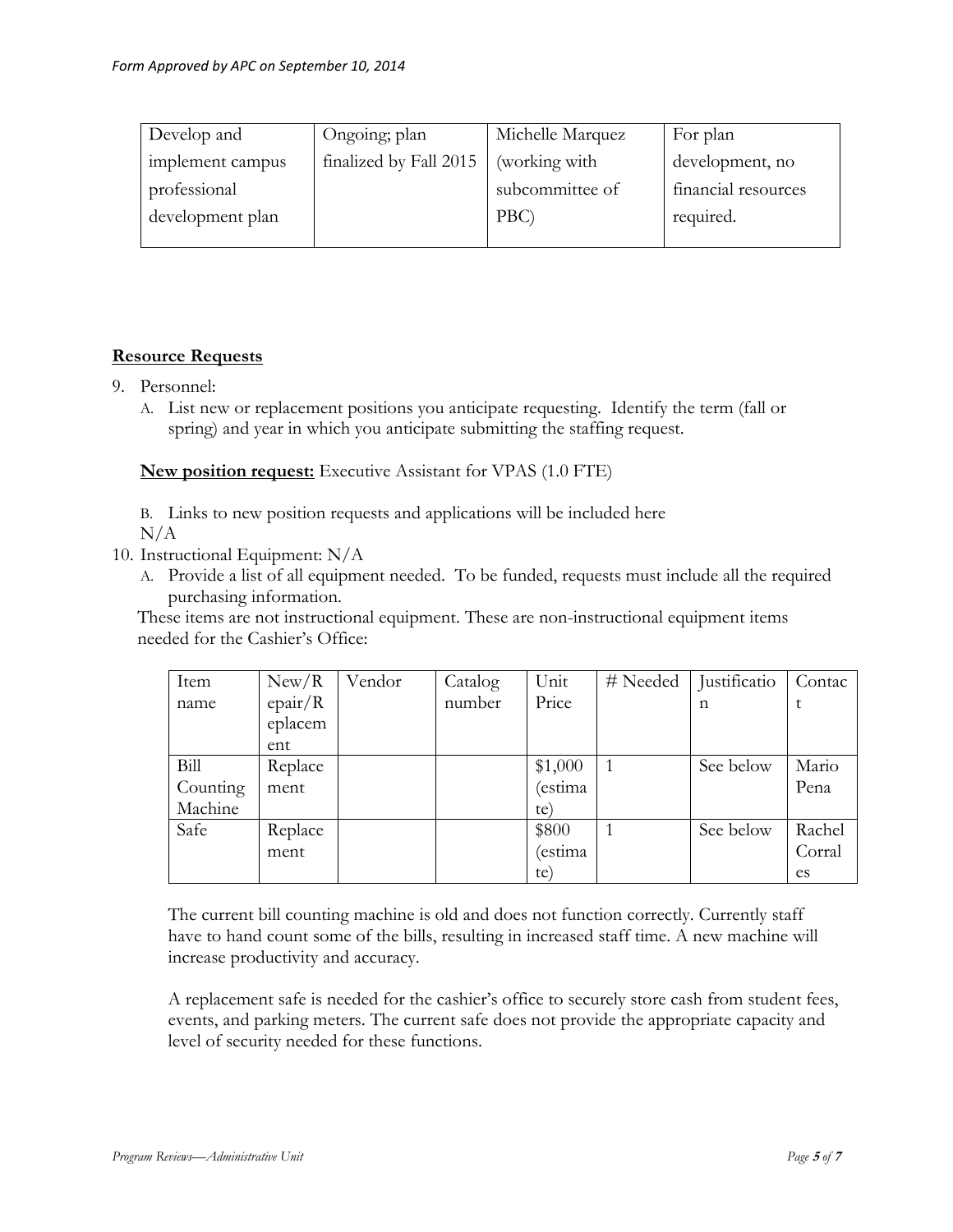- B. Will additional space be needed to accommodate the requested equipment? Will the requested equipment require maintenance agreements and or support personnel? If so what are the projected costs? No
- 11. Information Technology:
	- A. Provide a list of all software and hardware needed. Include the required purchasing information and/or desired capabilities.

| Item | New/Upgrade   Vendor   Catalog |        | Unit  |        | Justification   Contact |         |
|------|--------------------------------|--------|-------|--------|-------------------------|---------|
| name |                                | number | Price | Needed |                         | faculty |
|      |                                |        |       |        |                         |         |

B. Will additional space be needed to accommodate the requested equipment? Will the requested equipment require maintenance agreements and or support personnel? If so what are the projected costs?

N/A

12. Facilities: Identify your program's facility's needs (custodial services, maintenance, remodeling, or new construction) and provide a brief explanation/justification. Please identify if the needs address ADA, safety, or utility concerns.

None

13. Professional Development: What professional development is needed to strengthen your program's offerings? Explain how these activities can contribute to program or college planning success?

Professional development supporting the general technical expertise of staff in the Administrative Services Division would increase the efficiency and effectiveness of the unit. An example of PD topics that would benefit the Division include: training on the changes in federal accounting guidelines, software program training (advanced Excel, facilities management software), ACBO (Association of College Business Officers)-sponsored training, financial aid processes and regulations, and customer service training. Individual staff members have specialized professional development needs that include: formal education (Bachelor Degree program) and financial certification (CPA).

14. Research: Identify your program's specific research needs. Explain how the research will contribute to program or college planning success.

The Administrative Services division will continue to work with the PRIE department to obtain research that informs budget planning and prioritization. We do not anticipate requiring new research to be conducted, as the information we use is part of the current PRIE research portfolio.

15. Funding: Describe any projects that your program would like to pursue that are currently unfunded or not fully funded. Explain how such a project would contribute to program or college planning success.

We would like to develop and implement a system to identify, inventory, and reconcile college assets. There is currently not a policy in place to track assets such as computers, furniture, televisions/monitors, printers, laptops, tablets, or other technology items. A system to inventory,